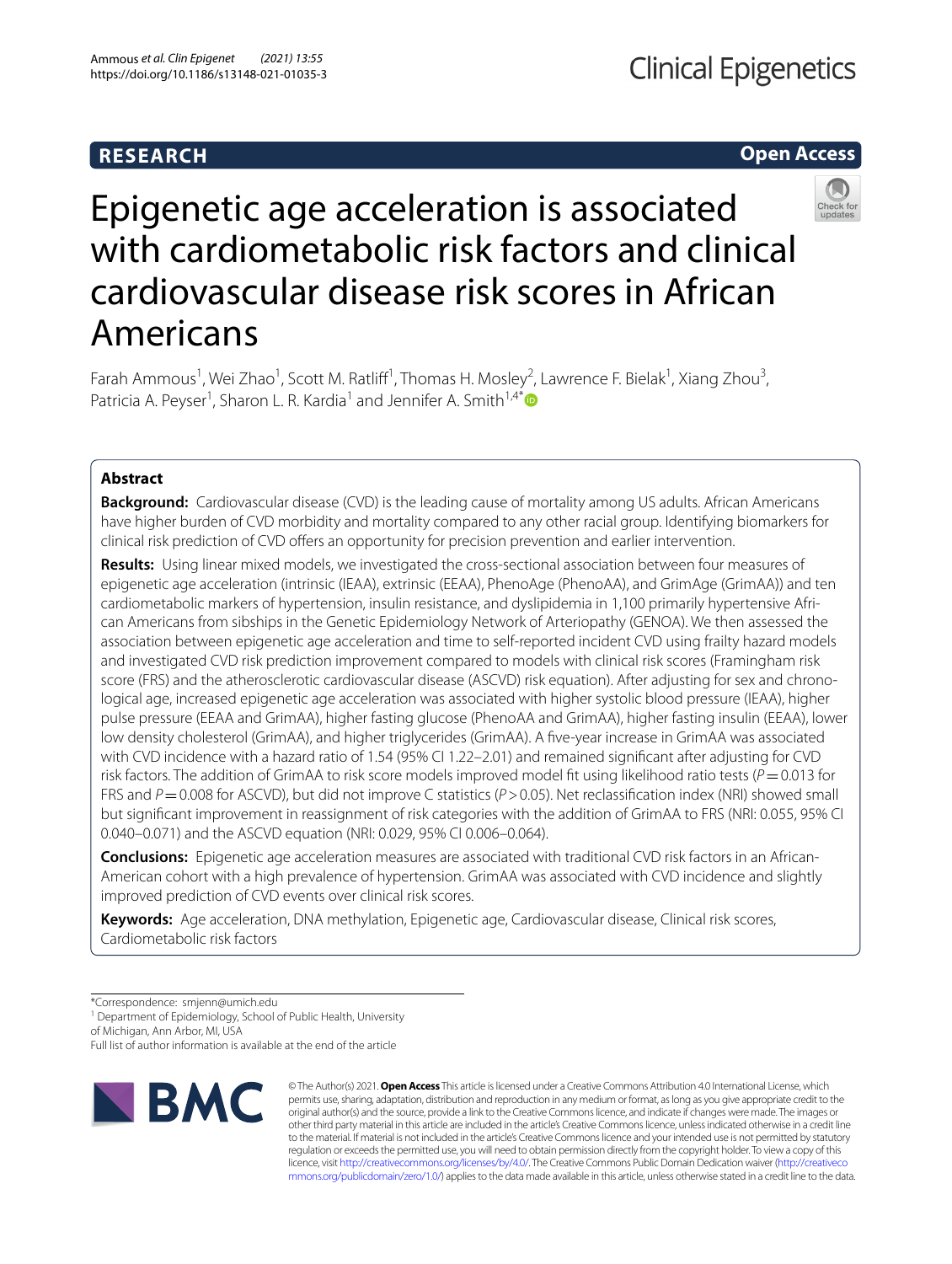#### **Background**

Cardiovascular disease (CVD) is the leading cause of mortality among US adults [\[1](#page-11-0)]. African Americans have the highest CVD morbidity and mortality burden, a trend which has been consistent over the last few decades [[2\]](#page-11-1). Underlying this higher CVD prevalence is a greater burden of a number of risk factors, including hypertension, type 2 diabetes, and obesity [[3](#page-11-2)[–5](#page-11-3)]. Yet a focus on established risk factors and their management has failed to fully reduce the excess CVD burden among African Americans. Identifcation of novel biomarkers that go beyond traditional ones may help better identify at-risk individuals, advance precision medicine, and inform efforts to reduce CVD burden.

Epigenetic aging, based on DNA methylation (DNAm) at CpG dinucleotides, is a novel measure of biological aging that offers the opportunity to identify molecular markers of disease risk. The first generation of epigenetic aging measures, the HorvathAge  $[6]$  $[6]$  and HannumAge [[7\]](#page-11-5) epigenetic clocks, were trained on chronological age and are estimated based on 363 and 71 CpG sites selected using elastic net regression modeling, respectively. HorvathAge was trained using multi-tissue samples from children and adults, while HannumAge was trained using a single tissue (whole blood) from adults. Modifed versions of these two measures were later derived to account for confounding by blood cell composition: intrinsic epigenetic age acceleration (IEAA) based on HorvathAge explicitly adjusts for blood cell composition, and extrinsic epigenetic age acceleration (EEAA) based on the HannumAge is a composite measure that includes a weighted average of cell counts known to vary strongly with age [[8\]](#page-11-6). PhenoAge, a more recent measure based on whole blood from adults, was estimated using 513 CpG sites and was trained on a composite clinical measure of phenotypic age that is based on chronological age and nine biomarkers including albumin, creatinine, serum glucose, and white blood cell counts  $[9]$  $[9]$ . The biomarkers were selected for their association with the hazard of mortality using a Cox penalized regression model. GrimAge is another recent measure constructed based on the linear combination of 1030 CpG sites that represent DNAmbased surrogate measures for a number of plasma proteins and smoking pack-years [\[10\]](#page-11-8). Like PhenoAge, it is based on whole blood from adults. In addition to chronological age, both PhenoAge and GrimAge account for physiological dysfunction among individuals of the same chronological age in their selection of CpGs. For each of these measures, epigenetic age *acceleration* is defned as the discrepancy between epigenetic age and chronological age. These four epigenetic age acceleration measures are hypothesized to be capturing diferent aspects of aging and are based mostly on unique CpG sites [[11](#page-11-9)].

A growing body of literature has examined the association between epigenetic age acceleration and CVD and its risk factors, such as blood pressure and lipids, but the overall evidence remains inconclusive likely due to heterogeneity in study design, the specifc outcomes examined, and the epigenetic aging measures used  $[12-21]$  $[12-21]$  $[12-21]$ . PhenoAge and GrimAge are more recently developed measures, and so validation of their associations and comparisons to the frst-generation measures are in early stages. Two recent studies in participants of European ancestry show that GrimAA outperforms other measures in its association with CVD incidence after adjusting for CVD risk factors [[21,](#page-11-11) [22](#page-11-12)], and additional studies report similar findings with all-cause mortality  $[21-24]$  $[21-24]$  $[21-24]$ . Yet it is unclear whether epigenetic age acceleration measures could be used to improve CVD prediction in a clinical setting.

In this study, we investigated the relationship between four epigenetic age acceleration measures and ten cardiometabolic markers of hypertension, insulin resistance, and dyslipidemia in 1,100 primarily hypertensive African Americans in the Genetic Epidemiology Network of Arteriopathy (GENOA) study. We additionally assessed the association between four epigenetic age acceleration measures and incident CVD. Finally, we examined whether epigenetic age acceleration measures can improve the predictive accuracy of two clinically-used CVD risk scores: the Framingham risk score (FRS) [[25](#page-12-1)] and the more recently developed atherosclerotic cardiovascular disease (ASCVD) risk equation [\[26](#page-12-2)].

#### **Results**

#### **Descriptive statistics**

Baseline characteristics of the participants are shown in Table [1.](#page-2-0) The 1,100 participants from 530 sibships had a mean age of 57.1 years, and 71% were women. About 60% were never smokers and mean alcohol consumption was 0.66 drinks per week. About 70% of the participants had hypertension and 20% had type 2 diabetes at baseline. At baseline, 91 participants had prevalent CVD and another 72 developed incident CVD over 8,161 person-years of follow-up. The mean Framingham risk score (FRS) was 14.4% and the mean of the atherosclerotic cardiovascular disease (ASCVD) risk equation was 11.6%. FRS and ASCVD were positively and significantly correlated  $(r = 0.94,$  $P = 2.2 \times 10^{-16}$  $P = 2.2 \times 10^{-16}$  $P = 2.2 \times 10^{-16}$ ). Additional file 1: Fig. 1 shows the scatterplots for each of the DNAm age measures with chronological age. As previously reported, all of the DNAm age measures were strongly and significantly correlated with chronological age (all  $r > 0.8$ , Additional file [1:](#page-11-13) Table 1)  $[27]$  $[27]$  $[27]$ . The means of the age acceleration measures ranged between 0.11 years for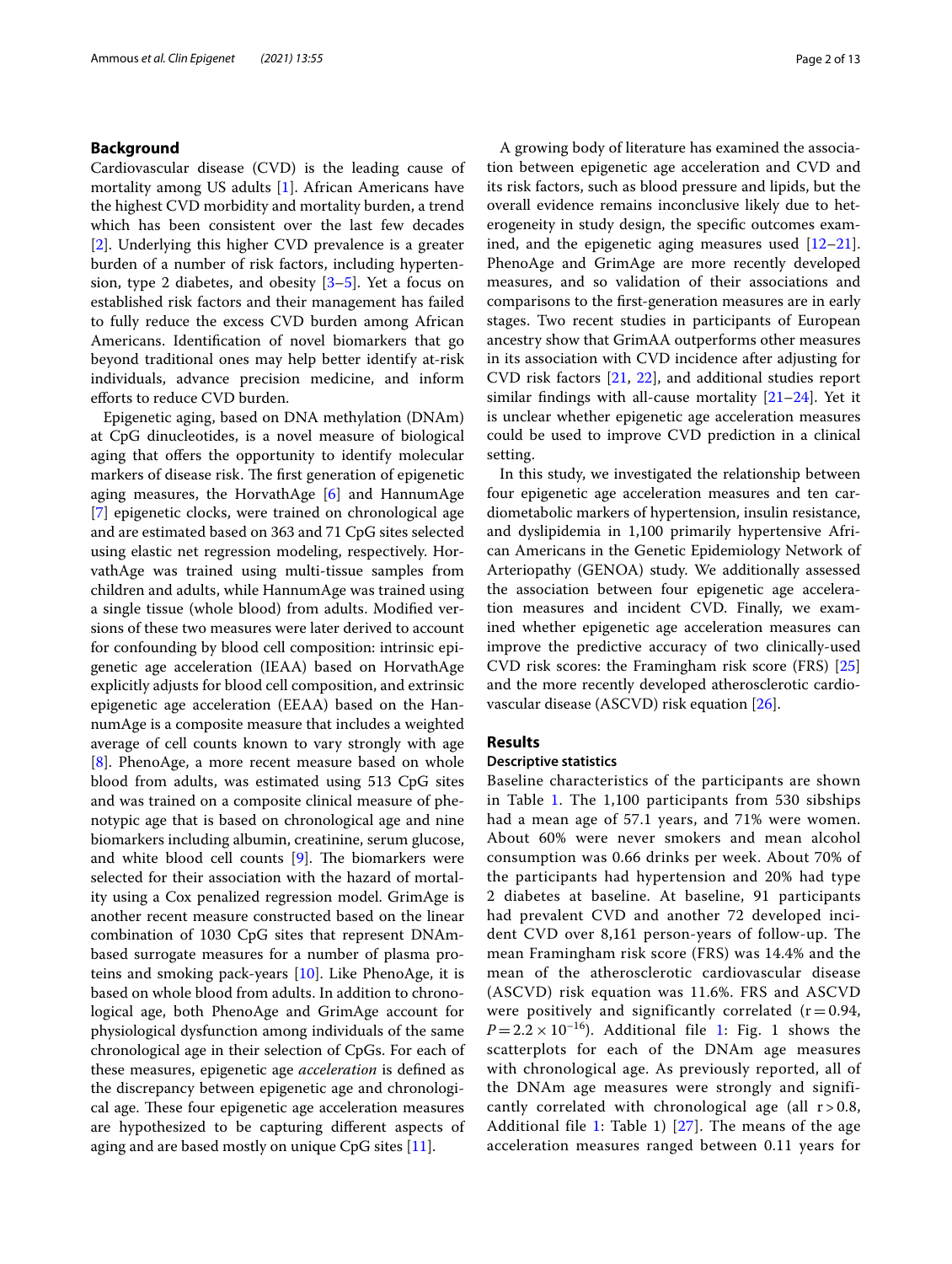<span id="page-2-0"></span>**Table 1** Descriptive characteristics of GENOA African Americans  $(N=1,100)$ 

|                                            | Mean (SD) or N (%)             |
|--------------------------------------------|--------------------------------|
| Female                                     | 781 (71.0%)                    |
| Age (years)                                | 57.1 (10.6)                    |
| Education (years)                          | 12.3(3.5)                      |
| Smoking status                             |                                |
| Never                                      | 666 (60.5%)                    |
| Former                                     | 255 (23.2%)                    |
| Current                                    | 179 (16.3%)                    |
| Alcohol consumption (drinks/week)          | 0.66(2.6)                      |
| BMI ( $kg/m2$ )                            | 31.20 (6.6)                    |
| Type 2 diabetes                            | 216 (19.6%)                    |
| Anti-hypertensive medication use           | 649 (59.0%)                    |
| Hypertension                               | 771 (70.1%)                    |
| Epigenetic age acceleration                |                                |
| IEAA (years) ( $N = 1099$ )                | 0.15(4.8)                      |
| EEAA (years)                               | 0.27(5.9)                      |
| PhenoAA (years) $(N = 1099)$               | 0.38(7.2)                      |
| GrimAA (years) $(N = 1099)$                | 0.11(5.0)                      |
| Cardiometabolic parameters                 |                                |
| Systolic blood pressure (mmHg)             | 133.8 (21.6)                   |
| Diastolic blood pressure (mmHg)            | 77.7 (11.9)                    |
| Mean arterial pulse pressure (mmHg)        | 96.4 (13.5)                    |
| Pulse pressure (mmHg)                      | 56.2 (17.7)                    |
| Glucose (mg/dl) ( $N = 883$ )              | 109.2 (42.1)                   |
| Insulin (mIU/l) ( $N = 882$ )              | 11.5(13.4)                     |
| Total cholesterol (mg/dl) ( $N = 1098$ )   | 204.3 (45.2)                   |
| HDL-C (mg/dl)                              | 55.2 (17.9)                    |
| LDL-C (mg/dl) ( $N = 1076$ )               | 120.8 (41.5)                   |
| Triglycerides (mg/dl) ( $N = 1099$ )       | 146.0 (82.1)                   |
| CVD 10-year risk scores                    |                                |
| Framingham risk score $(\%)$ ( $N = 945$ ) | 14.4(12.7)                     |
| ASCVD risk equation $(\%)$ (N = 988)       | 11.6(11.1)                     |
| Prevalent CVD at baseline                  | 91 (8.3%)                      |
| Incident CVD at follow-up                  | 72 (8.8 per 1000 person-years) |

Cardiovascular disease (CVD) was defned as self-reported myocardial infarction, coronary artery revascularization, cerebrovascular events, or surgical carotid artery revascularization

SD, standard deviation; IEAA, intrinsic epigenetic age acceleration; EEAA, extrinsic epigenetic age acceleration; BMI, body mass index; HDL-C, high density lipoprotein; LDL-C, low density lipoprotein; CVD, cardiovascular disease; ASCVD, Atherosclerotic cardiovascular disease

 $\dagger$  Total N = 991 at Phase II and N = 496 at Phase III with DNAm measures

GrimAA and 0.38 years for PhenoAA. The acceleration measures were not strongly correlated with each other (r range 0.19–0.50), nor where they correlated with chronological age (Additional file [1:](#page-11-13) Table 1, Additional file [1:](#page-11-13) Fig. 2**).**

#### **Association between epigenetic age acceleration and cardiometabolic risk factors**

Table [2](#page-5-0) shows the regression results from linear mixed models for the univariate associations between the epigenetic age acceleration measures and cardiometabolic risk factors with beta coefficients for 1-year increase in epigenetic age acceleration after adjusting for age, sex, and familial relatedness. Efect sizes are also reported below per 5-year increase, which is equivalent to approximately one standard deviation of the epigenetic acceleration measures. At  $P < 0.05$ , IEAA, EEAA, and PhenoAA were each associated with four cardiometabolic risk factors, while GrimAA was associated with fve.

IEAA was associated with higher systolic blood pressure (SBP), and both EEAA and GrimAA were associated with higher pulse pressure after accounting for multiple testing. A 5-year increase in IEAA was associated with an approximately 1.85 mmHg increase in SBP (95% CI 0.55–3.14). For EEAA and GrimAA, a 5-year increase was associated with a 1.20 mmHg (95% CI 0.41–2.0) and a 1.75 mmHg (95% CI 0.73–2.72) increase in pulse pressure, respectively.

GrimAA was associated with higher fasting glucose levels and EEAA was associated with higher fasting insulin levels after accounting for multiple testing. A 5-year increase in GrimAA was associated with a 4.08% increase (95% CI 1.51–6.18%) in glucose levels. EEAA was the only measure associated with insulin, where a 5-year increase was associated with a 5.13% increase (95% CI 2.53–10.5%).

Only GrimAA was associated with any of the lipid traits examined after accounting for multiple testing. A 5-year increase in GrimAA was associated with a 3.85 mg/dl (95% CI −6.50 to −1.20) decrease in low density lipoprotein (LDL-C) and a 5.13% (95% CI 3.05– 8.87%) increase in triglyceride levels. The associations between the lipid measures and GrimAA remained signifcant after excluding participants who were not fasting for at least 10 h ( $\beta$  = − 1.01, *P* = 0.001, N = 863 for LDL-C and  $\beta$  = 0.011, *P* = 0.001, N = 881 for triglycerides).

Additional file [1:](#page-11-13) Table 2 shows the adjusted linear mixed model regression results for associations significant at  $P < 0.05$  from Table [2.](#page-5-0) Although some of the nominally signifcant associations fully attenuated after adjusting for education, smoking status, body mass index (BMI), and alcohol consumption (Model 2), all of the associations that were signifcant after multiple testing in the base model (Bonferroni-corrected *P*<0.05) remained significant at  $P < 0.05$ . When we further adjusted PhenoAA and GrimAA associations for white blood cell counts (Model 3), all of the associations became less signifcant, and the associations between PhenoAA and glucose and GrimAA and pulse pressure were fully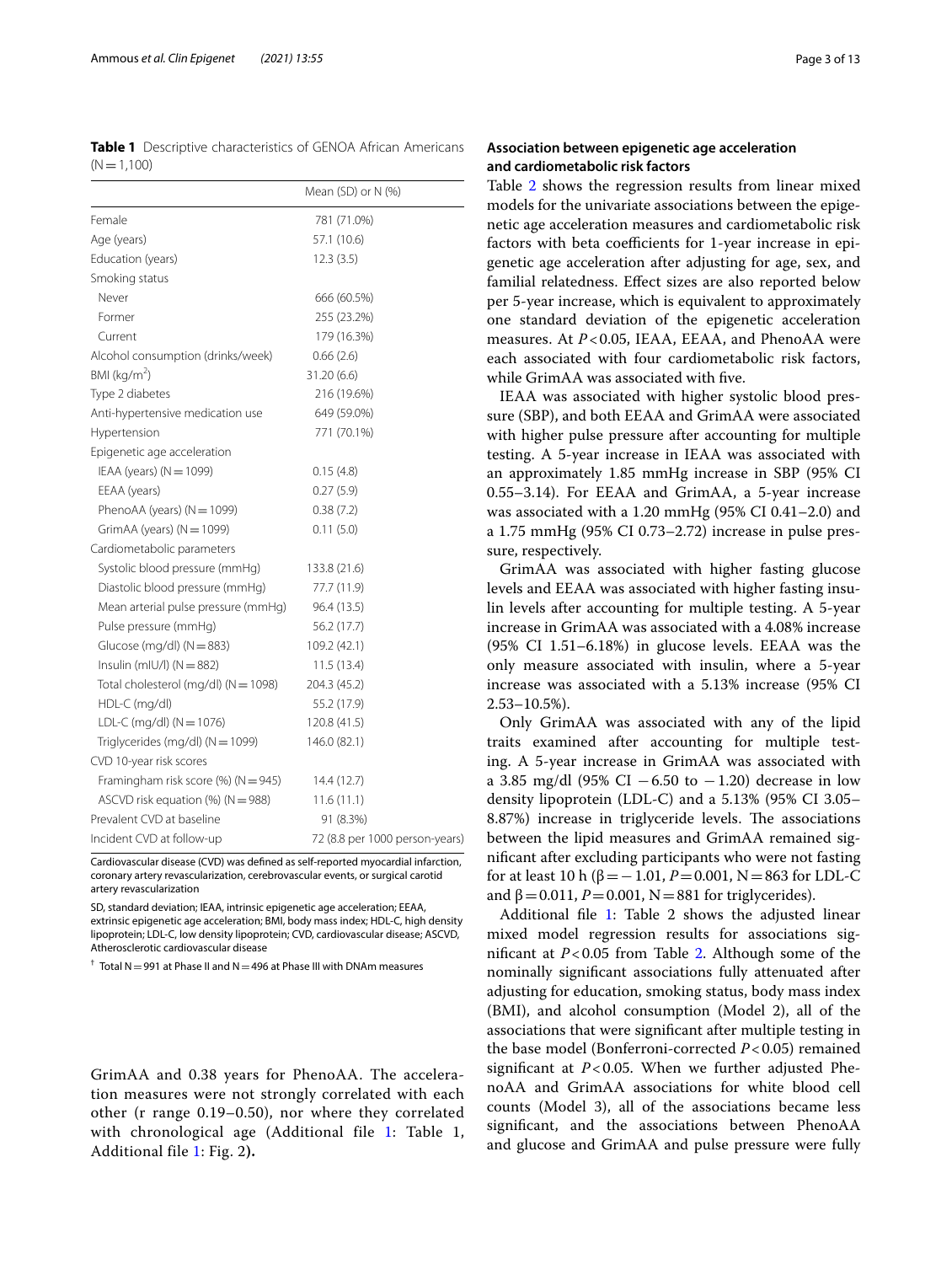

<span id="page-3-0"></span>attenuated  $(P=0.100$  and  $P=0.054$ , respectively). GrimAA, however, remained signifcantly associated with glucose, LDL-C, and triglycerides (*P*<0.05).

## **Epigenetic age acceleration associations with clinical cardiovascular risk scores and incident CVD**

All epigenetic age acceleration measures were signifcantly associated with the FRS and the ASCVD risk equation, except for IEAA with FRS. The effect estimates

from the linear mixed models were in the expected direction with increased biological aging associated with an increase in the predicted 10-year risk of CVD (Table [3](#page-6-0)**)**. The largest effect estimate was observed for GrimAA, where a 5-year increase in epigenetic age acceleration was associated with a 2.9% (95% CI 2.2–3.6%) and a 2.2% (95% CI 1.7–2.8%) increase in the 10-year CVD risk using the FRS and ASCVD equations, respectively.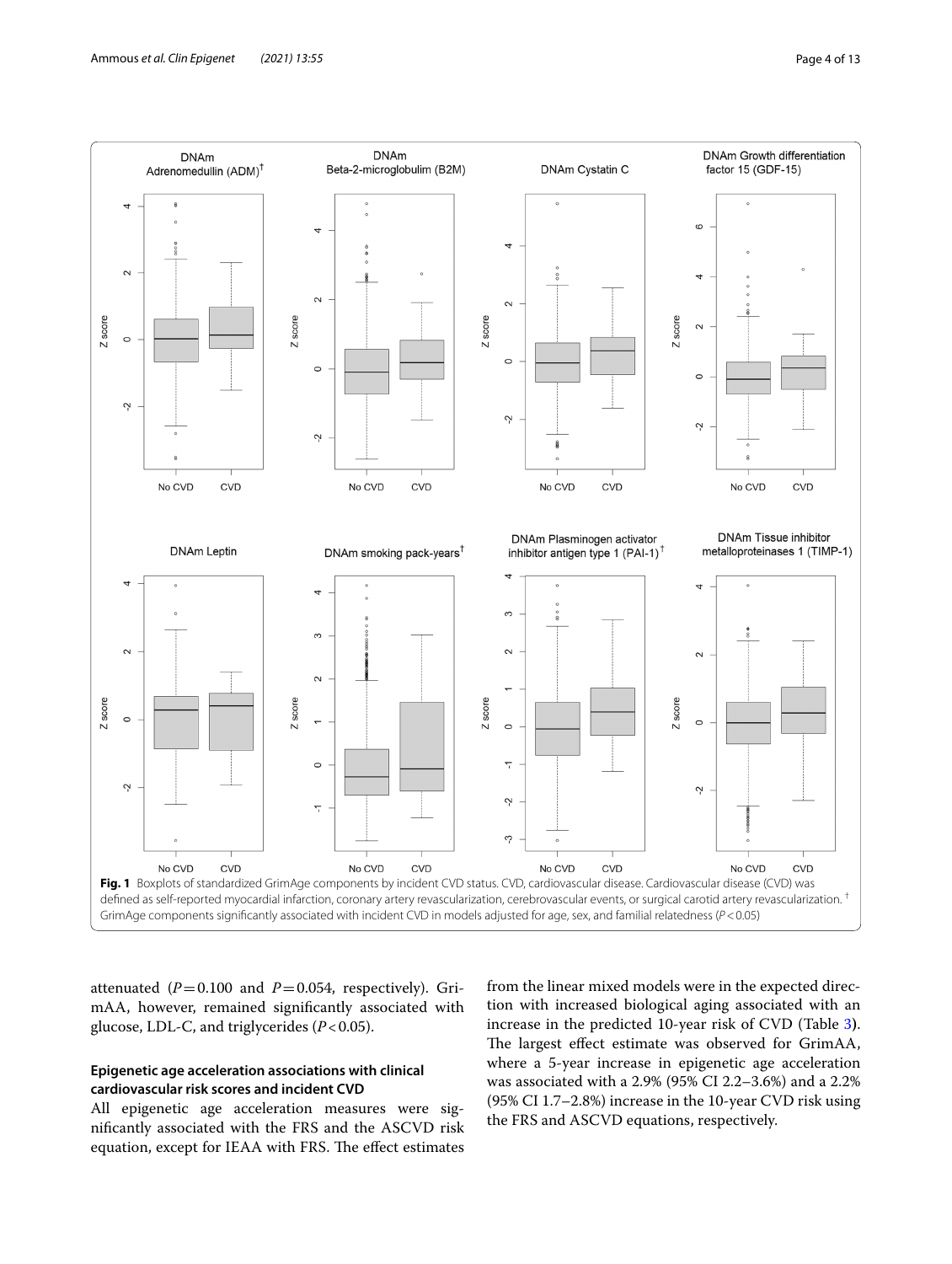When we examined whether epigenetic acceleration measures were associated with time to frst CVD event, a similar trend emerged with GrimAA showing the only signifcant association with indicent CVD. Table [4](#page-6-1) shows the hazard ratios (HR) and 95% confdence intervals estimated from Cox proportional hazards models with a frailty term for the associations of the four epigenetic age acceleration measures with incident CVD. A 5-year increase in GrimAA was associated with a HR of 1.54 (95% CI 1.22–2.01) in the base model (adjusted for age, sex, and familial relatedness). Further adjusting for traditional CVD risk factors (education, alcohol consumption, body mass index, total cholesterol, HDL-C, anti-hypertensive medication use, SBP, smoking status, and type 2 diabetes status) only slightly attenuated the association (HR per 5-year increase in GrimAA: 1.47, 95% CI 1.05–2.01,  $P = 0.024$ ). Additionally adjusting for white blood cell counts did not attenuate the association (HR per 5-year increase in GrimAA: 1.54, 95% CI 1.10–2.19,  $P=0.01$ ). Findings were similar when time to CVD was modeled using interval censoring. Last, we examined the association between the individual components comprising GrimAge and incident CVD to identify components that may be driving the association between GrimAA and CVD or that outperform the overall GrimAA measure itself **(**Additional fle [1:](#page-11-13) Table 3). Adrenomedullin (ADM), smoking pack-years, and plasminogen activator inhibitor antigen type 1 (PAI-1) were associated with incident CVD  $(P<0.05)$  in the base model after further adjustment for white blood cell types, with HRs only slightly lower than that of GrimAA. Figure [1](#page-3-0) shows the box plots of the standardized DNAm surrogate measures of the 7 plasma protein and smoking pack-years in Grim-Age by incident CVD status. The means of ADM, smoking pack-years, and PAI-1 were higher among those with incident CVD.

### **Evaluating the performance of epigenetic age acceleration measures in CVD prediction**

Likelihood ratio (LR) tests of nested models showed that GrimAA improved model ft when added to a model with age, sex, and FRS (HR per 1-year increase in GrimAA: 1.07, 95% CI 1.02–1.13, *P* for LR test of model fit  $= 0.013$ ) or the ASCVD equation (HR per 1-year increase in GrimAA: 1.08, 95% CI 1.02–1.13, *P* for LR test = 0.008) (Table [5\)](#page-6-2). None of the other age acceleration measures improved model ft.

Since GrimAA improved model ft, we next evaluated whether it could improve CVD risk prediction compared with the FRS and ASCVD risk equations using the C-statistic and the net reclassifcation index (NRI). The C-statistic is the probability that a randomly selected participant who experienced the CVD event will have a higher predicted probability of having the event compared to a randomly selected participant who did not experience the event. Table [6](#page-7-0) shows the C-statistics for the performance of GrimAA in predicting incident CVD. The addition of GrimAA to a model with each risk score increased the C-statistic to 0.698 for FRS and to 0.685 for the ASCVD risk equation (all  $P > 0.05$ ). Additional file [1](#page-11-13): Fig. 3 shows the receiver operator characteristic (ROC) curves for the risk scores before and after adding GrimAA to the model.

Next, we compared the classifcation of CVD events with and without GrimAA using the NRI, an index of the net improvement in reassignment of the risk categories  $[28]$  $[28]$ . The FRS categorized 36.5% of the GENOA cohort as low risk  $(\leq 7.5\%)$  while the ASCVD equation categorized 47.2% of the cohort as low risk. Net reclassifcation for CVD was small but signifcant with the addition of GrimAA to a model of age, sex, and FRS (NRI: 0.055, 95% CI 0.040–0.071, *P* < 0.0001), and with the addition of GrimAA to a model of age, sex, and the ASCVD equation (NRI: 0.029, 95% CI 0.006–0.064,  $P=0.0011$  $P=0.0011$  $P=0.0011$ ). Additional file 1: Fig. 4 shows the reclassifcation tables of predicted CVD based on the NRI for models with FRS or ASCVD and GrimAA. The improvement in risk prediction was driven by the classifcation of CVD nonevents as low risk.

When we excluded participants taking lipid-lowering statin medications, improvement in risk prediction in models with GrimAA was almost identical to that of the full sample. GrimAA remained associated with incident CVD after adding it to a base model with FRS and ASCVD (HR:1.08 in both models,  $P=0.004$  and  $P=0.003$ , respectively). As in the full sample, addition of GrimAA to a model with FRS or the ASCVD equation increased the C-statistics, but the increases were not significant at  $P < 0.05$ . The NRIs with the addition of GrimAA to the risk scores were also similar (NRI:0.052 for FRS, NRI:0.030 for the ASCVD equation).

#### **Discussion**

In this study of primarily hypertensive African-American participants from GENOA, we showed that increased biological aging is associated with a worse cardiometabolic risk profle, although the associations with specifc cardiometabolic risk factors varied across the age acceleration measures. All of the epigenetic acceleration measures were correlated with risk of CVD onset as modeled by clinical CVD risk scores (FRS and ASCVD equation). GrimAA outperformed IEAA, EEAA, and PhenoAA in predicting CVD incidence, and the association remained signifcant after adjusting for traditional CVD risk factors. The addition of GrimAA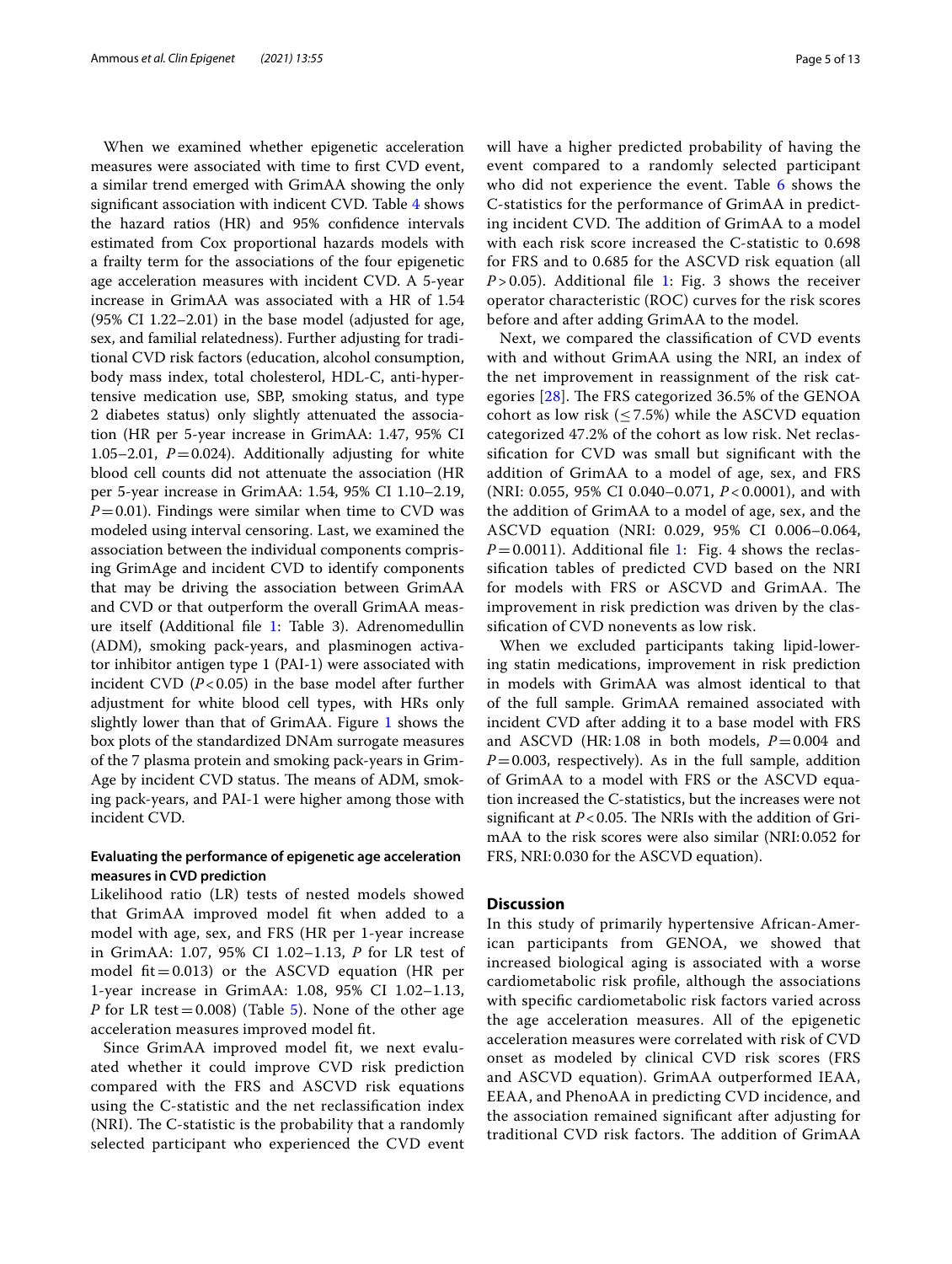| Cardiometabolic risk                                                                                                                                                                                                                                                                      | IEAA                |                 |                          | EEAA                |                 |           | PhenoAA            |                 |                   | GrimAA              |                  |                       |
|-------------------------------------------------------------------------------------------------------------------------------------------------------------------------------------------------------------------------------------------------------------------------------------------|---------------------|-----------------|--------------------------|---------------------|-----------------|-----------|--------------------|-----------------|-------------------|---------------------|------------------|-----------------------|
| factor (outcome)                                                                                                                                                                                                                                                                          |                     | 95% CI          | P value                  |                     | 95% CI          | P value   | ∞                  | 95% CI          | <b>P</b> value    |                     | 95% CI           | <b>P</b> value        |
| <b>SBP</b>                                                                                                                                                                                                                                                                                | 0.37                | 0.109, 0.627    | $0.005^+$                | 0.27                | 0.055, 0.485    | 0.014     | 0.22               | 0.050, 0.395    | 0.012             | 0.36                | 0.093, 0.627     | 0.008                 |
| <b>BP</b>                                                                                                                                                                                                                                                                                 | 0.16                | 0.009, 0.303    | 0.037                    | 0.04                | $-0.083, 0.160$ | 0.534     | 0.07               | $-0.033, 0.163$ | 0.195             | 0.02                | $-0.133, 0.170$  | 0.809                 |
| MAP                                                                                                                                                                                                                                                                                       | 0.23                | 0.056, 0.393    | 0.009                    | Ξ                   | $-0.026, 0.253$ | 0.112     | 0.12               | 0.004 0.229     | 0.042             | $\frac{3}{2}$       | $-0.042, 0.305$  | 0.138                 |
|                                                                                                                                                                                                                                                                                           | 0.22                | 0.026, 0.414    | 0.027                    | 0.24                | 0.082, 0.403    | $0.003^+$ | 0.16               | 0.033, 0.293    | 0.014             | 0.35                | 0.145, 0.544     | $0.001$ <sup>+</sup>  |
| Fog alncose                                                                                                                                                                                                                                                                               | $2\times10^{-3}$    | $-0.002, 0.006$ | 280<br>S                 | $3 \times 10^{-3}$  | 0,0.007         | 0.049     | $4 \times 10^{-3}$ | 0.001, 0.007    | $0.004^{\dagger}$ | $8 \times 10^{-3}$  | 0.003, 0.012     | $4.0 \times 10^{-4+}$ |
| Log insulin                                                                                                                                                                                                                                                                               | $2 \times 10^{-3}$  | $-0.008, 0.011$ | 0.724                    | ភ្ល                 | 0.005, 0.020    | $0.002^+$ | 0.01               | 0,0.012         | 0.056             | $2\times10^{-3}$    | $-0.008, 0.011$  | 0.722                 |
| Total cholesterol                                                                                                                                                                                                                                                                         | $-0.22$             | 0.778, 0.332    | 0.430                    | $-0.17$             | $-0.627, 0.291$ | 0.473     | $-0.06$            | $-0.431, 0.309$ | 0.748             | $-0.49$             | $-1.057,0.080$   | 0.092                 |
| <b>D-IQH poli</b>                                                                                                                                                                                                                                                                         | $-3 \times 10^{-4}$ | $-0.004, 0.003$ | 0.855                    | $-1 \times 10^{-3}$ | $-0.004, 0.002$ | 0.475     | $1 \times 10^{-3}$ | $-0.001, 0.003$ | 0.444             | $-2 \times 10^{-3}$ | $-0.005, 0.002$  | 0.328                 |
| $\frac{1}{2}$                                                                                                                                                                                                                                                                             | $-0.38$             | 0.894, 0.144    | 57<br>$\overline{\circ}$ | $-0.15$             | $-0.579, 0.281$ | 0.498     | $-0.23$            | $-0.576, 0.120$ | 0.199             | $-0.77$             | $-1.303, -0.236$ | $0.005^+$             |
| Log triglycerides                                                                                                                                                                                                                                                                         | $3 \times 10^{-3}$  | $-0.002, 0.009$ | 0.214                    | $1 \times 10^{-3}$  | $-0.004, 0.005$ | 0.758     | $3 \times 10^{-3}$ | $-0.001, 0.007$ | 0.105             | 5co                 | 0.006, 0.017     | $1.05 \times 10^{-4}$ |
| IEAA, intrinsic epigenetic age acceleration; EEAA, extrinsic epigenetic age acceleration; SBP, systolic blood pressure; DBP, diastolic blood pressure; MAP, mean arterial pressure; PP, pulse pressure; HQL-C, high density<br>Models are adjusted for age, sex, and familial relatedness |                     |                 |                          |                     |                 |           |                    |                 |                   |                     |                  |                       |
| Effect sizes (β) correspond to the change in the cardiometabolic risk factor associated with a 1-year increase in the epigenetic age acceleration measure<br>lipoprotein; LDL-C, low density lipoprotein                                                                                  |                     |                 |                          |                     |                 |           |                    |                 |                   |                     |                  |                       |
| Associations significant at $P < 0.05$ are shown in bold; $^\dagger$ Associations significant at Bonferroni adjusted $P < 0.005$                                                                                                                                                          |                     |                 |                          |                     |                 |           |                    |                 |                   |                     |                  |                       |

<span id="page-5-0"></span>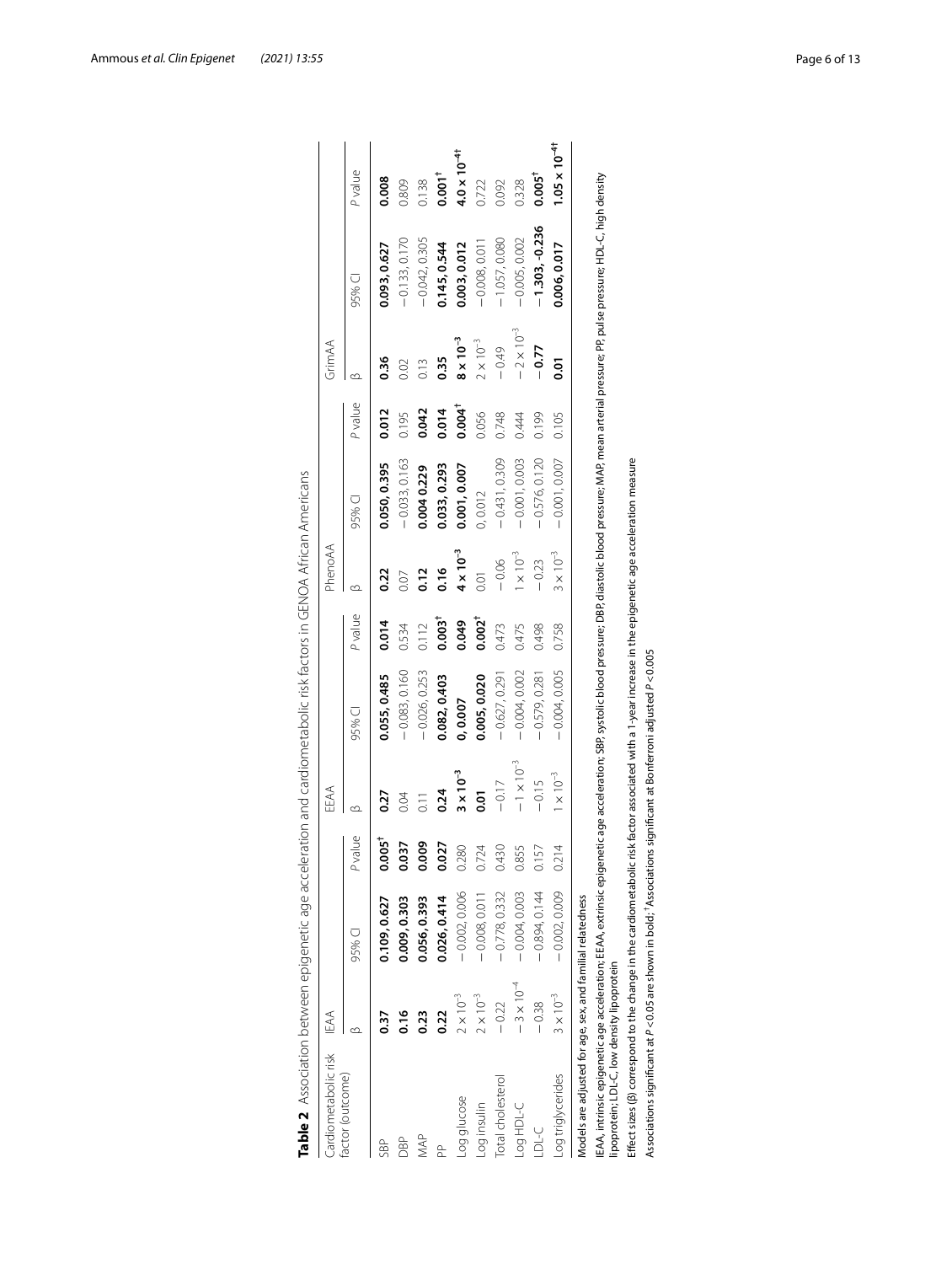| Epigenetic age acceleration<br>(Predictor) | Framingham risk score (FRS) $(N = 945)$ |                        | Atherosclerotic cardiovascular disease equation<br>$(ASCVD) (N = 988)$ |                        |
|--------------------------------------------|-----------------------------------------|------------------------|------------------------------------------------------------------------|------------------------|
|                                            | $\beta$ (95% CI)                        | $P$ value              | $\beta$ (95% CI)                                                       | $P$ value              |
| <b>IEAA</b>                                | $0.12 (-0.02 - 0.26)$                   | 0.088                  | $0.17(0.06 - 0.29)$                                                    | 0.004                  |
| EEAA                                       | $0.21(0.10-0.32)$                       | $3.77 \times 10^{-4}$  | $0.23(0.13 - 0.33)$                                                    | $3.85 \times 10^{-6}$  |
| PhenoAA                                    | $0.15(0.06 - 0.24)$                     | 0.001                  | $0.18(0.10 - 0.26)$                                                    | $4.78 \times 10^{-6}$  |
| GrimAA                                     | $0.58(0.44 - 0.71)$                     | $4.53 \times 10^{-16}$ | $0.44(0.33 - 0.56)$                                                    | $2.38 \times 10^{-13}$ |

<span id="page-6-0"></span>**Table 3** Association between epigenetic age acceleration and clinical CVD risk scores in GENOA African Americans

Models are adjusted for age, sex, and familial relatedness

IEAA, Intrinsic epigenetic age acceleration; EEAA, extrinsic epigenetic age acceleration

FRS and ASCVD are modeled as continuous predictors

Efect sizes (β) correspond to the change in predicted 10-year risk of CVD using the FRS or ASCVD risk equation associated with 1-year increase in the epigenetic age acceleration measure

Cardiovascular disease (CVD) was defned as self-reported myocardial infarction, coronary artery revascularization, cerebrovascular events, or surgical carotid artery revascularization

Associations signifcant at *P*<0.05 are shown in bold

<span id="page-6-1"></span>

|                                         |  |  | Table 4 Incident CVD hazard ratios for epigenetic age |  |
|-----------------------------------------|--|--|-------------------------------------------------------|--|
| acceleration in GENOA African Americans |  |  |                                                       |  |

| Epigenetic age acceleration<br>(predictor) | HR (95% CI)         | P value               |
|--------------------------------------------|---------------------|-----------------------|
| <b>IFAA</b>                                | $0.97(0.93 - 1.02)$ | 0.300                 |
| FFAA                                       | $1.04(1.00 - 1.08)$ | 0.057                 |
| PhenoAA                                    | $1.00(0.97 - 1.04)$ | 0.810                 |
| GrimAA                                     | $1.09(1.04 - 1.15)$ | $4.20 \times 10^{-4}$ |

Models are adjusted for age, sex and familial relatedness

CVD, cardiovascular disease; HR, hazard ratio; IEAA, intrinsic epigenetic age acceleration; EEAA, extrinsic epigenetic age acceleration

Hazard ratios correspond to the risk of a CVD event associated with a 1-year increase in the epigenetic age acceleration measure

Cardiovascular disease (CVD) was defned as self-reported myocardial infarction, coronary artery revascularization, cerebrovascular events, or surgical carotid artery revascularization

Associations signifcant at *P*<0.05 are shown in bold

to FRS or ASCVD did not improve the C-statistics of CVD risk prediction; however, the NRIs showed small but signifcant improvement in the reassignment of risk categories.

Diferences in the cardiometabolic risk factor and CVD incidence associations among the various epigenetic clocks may be attributed to a number of factors. IEAA, EEAA, and PhenoAA share only between 5 and 36 CpG sites [\[9](#page-11-7)]. Information on the CpGs included in Grim-Age are not publicly available, so we cannot assess how many CpG sites this measure shares with the other three. In addition to diferences in training algorithms (chronological age for IEAA and EEAA vs. aging correlates and outcomes for PhenoAA and GrimAA), the second generation of epigenetic measures (PhenoAA and GrimAA) were trained using longitudinal data  $[29]$  $[29]$ . This is

| Predictor    | Adjusted HR (95% CI)                            |                                                 |                                           |                                         |  |  |  |
|--------------|-------------------------------------------------|-------------------------------------------------|-------------------------------------------|-----------------------------------------|--|--|--|
|              | FRS only $(N = 945)$                            | ASCVD only $(N = 988)$                          | $FRS + GrimAA (N = 945)$                  | $ASCVD + GrimAA (N = 988)$              |  |  |  |
| <b>FRS</b>   | $1.03(1.02 - 1.05)$<br>$P = 9.5 \times 10^{-6}$ | -                                               | 1.03 (1.01–1.05) $P = 4.7 \times 10^{-4}$ | $\qquad \qquad \  \, -$                 |  |  |  |
| <b>ASCVD</b> |                                                 | $1.04(1.02 - 1.06)$<br>$P = 2.7 \times 10^{-5}$ |                                           | $1.03(1.01-1.05)P = 9.8 \times 10^{-4}$ |  |  |  |
| GrimAA       | $\qquad \qquad \longleftarrow$                  | -                                               | $1.07(1.02 - 1.13) P = 0.011$             | $1.08(1.02 - 1.13) P = 0.007$           |  |  |  |

<span id="page-6-2"></span>**Table 5** Incident CVD hazard ratios for GrimAA and clinical CVD risk scores in GENOA African Americans

Models consisted of clinical risk scores with and without GrimAA. All models were adjusted for age, sex, and familial relatedness

Adjusted hazard ratios correspond to the risk of a CVD event associated with a 1-unit increase in the clinical risk score or the epigenetic age acceleration measure Cardiovascular disease (CVD) was defned as self-reported myocardial infarction, coronary artery revascularization, cerebrovascular events, or surgical carotid artery revascularization

CVD, cardiovascular disease; HR, hazard ratio; FRS, Framingham risk score; ASCVD, atherosclerotic cardiovascular disease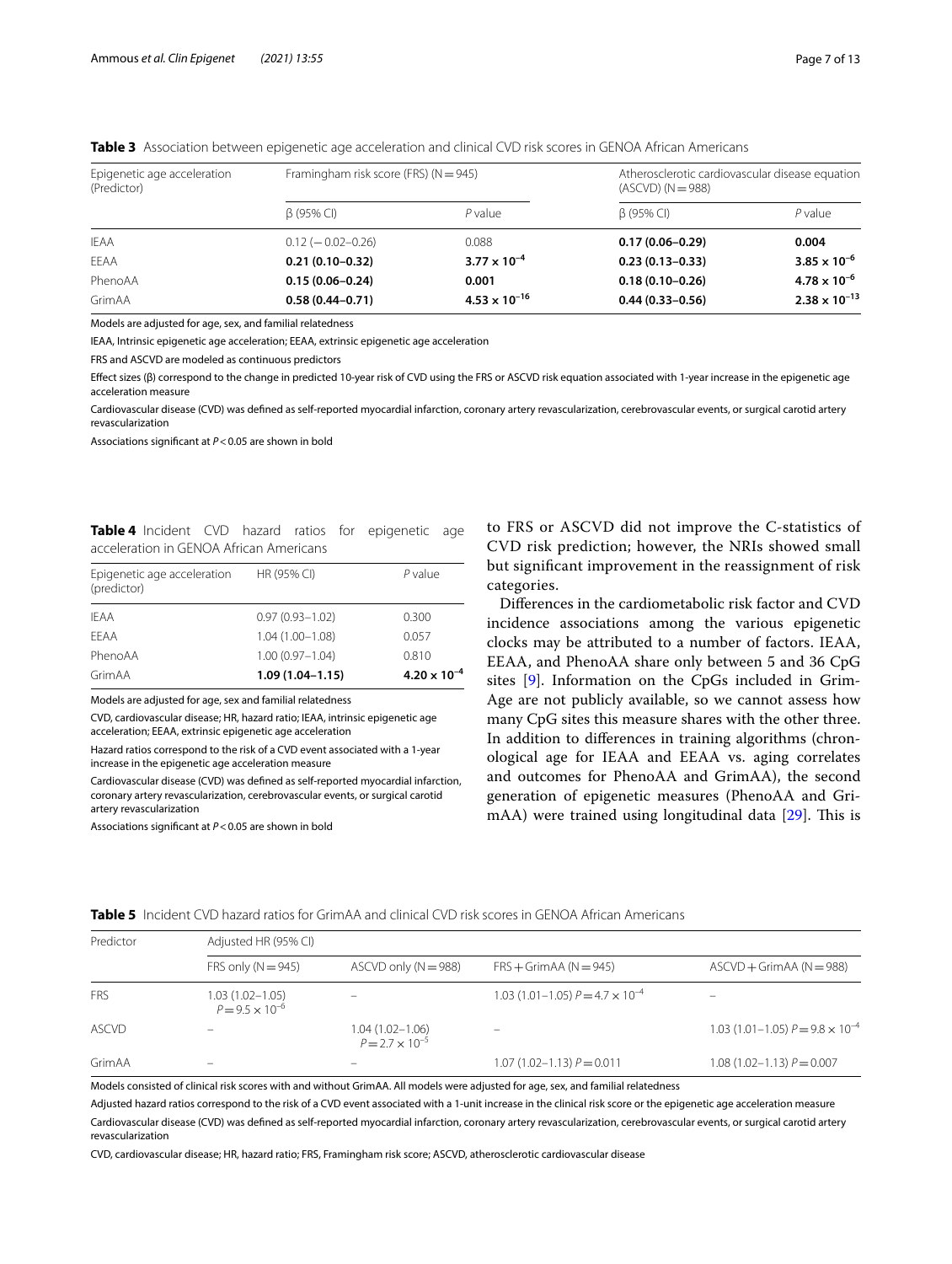<span id="page-7-0"></span>**Table 6** C-statistics evaluating the predictive performance of GrimAA on incident CVD in GENOA African Americans

| Model                        | C-statistic | 95% CI          |
|------------------------------|-------------|-----------------|
| $N = 945$                    |             |                 |
| Base model (age + sex)       | 0.595       | $0.525 - 0.664$ |
| $Age + sex + GrimAA$         | 0.643       | $0.576 - 0.709$ |
| $Age + sex + FRS$            | 0.687       | 0624-0749       |
| $Aqe + sex + FRS + GrimAA$   | 0.698       | 0.637-0.759     |
| $N = 988$                    |             |                 |
| Base model (age $+$ sex)     | 0.588       | $0.521 - 0.656$ |
| $Aqe + sex + GrimAA$         | 0.636       | $0.571 - 0.701$ |
| $Age + sex + ASCVD$          | 0.670       | 0.606-0.728     |
| $Age + sex + ASCVD + GrimAA$ | 0.685       | 0.625-0.746     |

The C statistics associated with a set of nested models for time to CVD events are shown. All models are adjusted for familial relatedness

Cardiovascular disease (CVD) was defned as self-reported myocardial infarction, coronary artery revascularization, cerebrovascular events, or surgical carotid artery revascularization

CVD, cardiovascular disease; FRS, Framingham risk score; ASCVD, atherosclerotic cardiovascular disease

particularly relevant for studies assessing their prediction of aging-related outcomes. The use of cross-sectional training data may have biased the algorithm as individuals with accelerated aging rates will have a higher morality burden and may have been selected out from the training samples [[29,](#page-12-5) [30](#page-12-6)]. Nevertheless, an analysis of the transcriptional profles of IEAA, EEAA, and PhenoAge shows that they have relatively similar transcriptional signatures [[11](#page-11-9)].

Our study found cross-sectional associations between epigenetic age acceleration and a number of cardiometabolic risk factors. Out of the 10 cardiometabolic risk factors examined in the base model, GrimAA was associated with 4 of the measures, EEAA with 2 measures, and IEAA and PhenoAA with 1 measure after accounting for multiple testing. Some of the associations were unique to one specifc cardiometabolic feature such as the association between GrimAA and lipid traits. For the signifcant associations between the acceleration measures and cardiometabolic risk factors, the efect directions were as expected with the exception of the association between GrimAA and LDL-C. Higher epigenetic acceleration, indicative of tissue aging faster than expected by chronological age, was associated with worsening outcomes as measured by cardiometabolic risk factors. Increased tissue aging in blood is accompanied by changes in cell-type composition [[31\]](#page-12-7). However, the associations between GrimAA and cardiometabolic risk factors were not attenuated after adjusting for blood cell composition, with the exception of the association between GrimAA and pulse pressure. This suggests that the associations observed are

not due to age-related changes in blood cell composition and that GrimAA is capturing cell-intrinsic properties or innate changes related to aging rather than changes in immune cell composition.

In our study, IEAA was associated with SBP, and both EEAA and GrimAA were associated with pulse pressure. Previous studies on the association between IEAA and EEAA and cardiometabolic measures show inconsistent fndings [\[13](#page-11-14), [20,](#page-11-15) [32](#page-12-8), [33](#page-12-9)]. A previous study of IEAA and EEAA in the Women's Health initiative (WHI) found no associations with systolic or diastolic blood pressure after adjusting for diet and metabolic syndrome symptoms [[32\]](#page-12-8). However, in a smaller sample of African Americans from the Bogalusa Heart Study ( $N=288$ ), both IEAA and EEAA were associated with hypertension [\[20](#page-11-15)]. Another study of approximately 5,000 individuals from the Generation Scotland: Scottish Family Health Study found evidence of an association between EEAA and high blood pressure, but not IEAA [[34\]](#page-12-10). A previous analysis in GENOA found no association between blood pressure measured at Phase II and IEAA or EEAA [[35\]](#page-12-11), although signifcant associations were detected in this study using concurrently measured blood pressure (Phase I). PhenoAA and GrimAA were more recently developed, so fewer studies have assessed their associations with cardiometabolic risk factors. However, in WHI, both PhenoAA and GrimAA were signifcantly correlated with SBP but not DBP [[9,](#page-11-7) [10](#page-11-8)].

In this study, we also found evidence of associations between PhenoAA and GrimAA and glucose, and EEAA and insulin. GrimAA was the only measure associated with any of the lipid traits. In WHI, no associations between measures of insulin resistance and dyslipidemia (HDL-C and triglycerides) were detected with IEAA or EEAA, except for an association between EEAA and triglycerides ( $\beta$  = 0.004, *P* value = 0.04) [\[20\]](#page-11-15). However, other studies have reported an inverse association between fasting HDL-C levels and EEAA [[13\]](#page-11-14) and IEAA [\[34](#page-12-10)]. Cross-sectional examination of WHI revealed correlations between both PhenoAA and GrimAA and insulin, glucose, triglycerides, and HDL-C [\[9](#page-11-7)]. PhenoAA, but not GrimAA, was also correlated with LDL-C [[10\]](#page-11-8). As in our study, GrimAA was associated with lower total cholesterol and LDL-C in a cross-sectional analyses of 709 individuals from the Lothian Birth Cohort [\[36\]](#page-12-12). Another study in the Methyl Epigenome Network Association and a Spanish cohort found signifcant correlations between GrimAA and glucose levels, HDL-C, and triglycerides [[37\]](#page-12-13).

In our analyses, higher GrimAA was the only measure associated with CVD incidence in GENOA African Americans independent of CVD risk factors. Adjustment for white blood cell counts did not attenuate the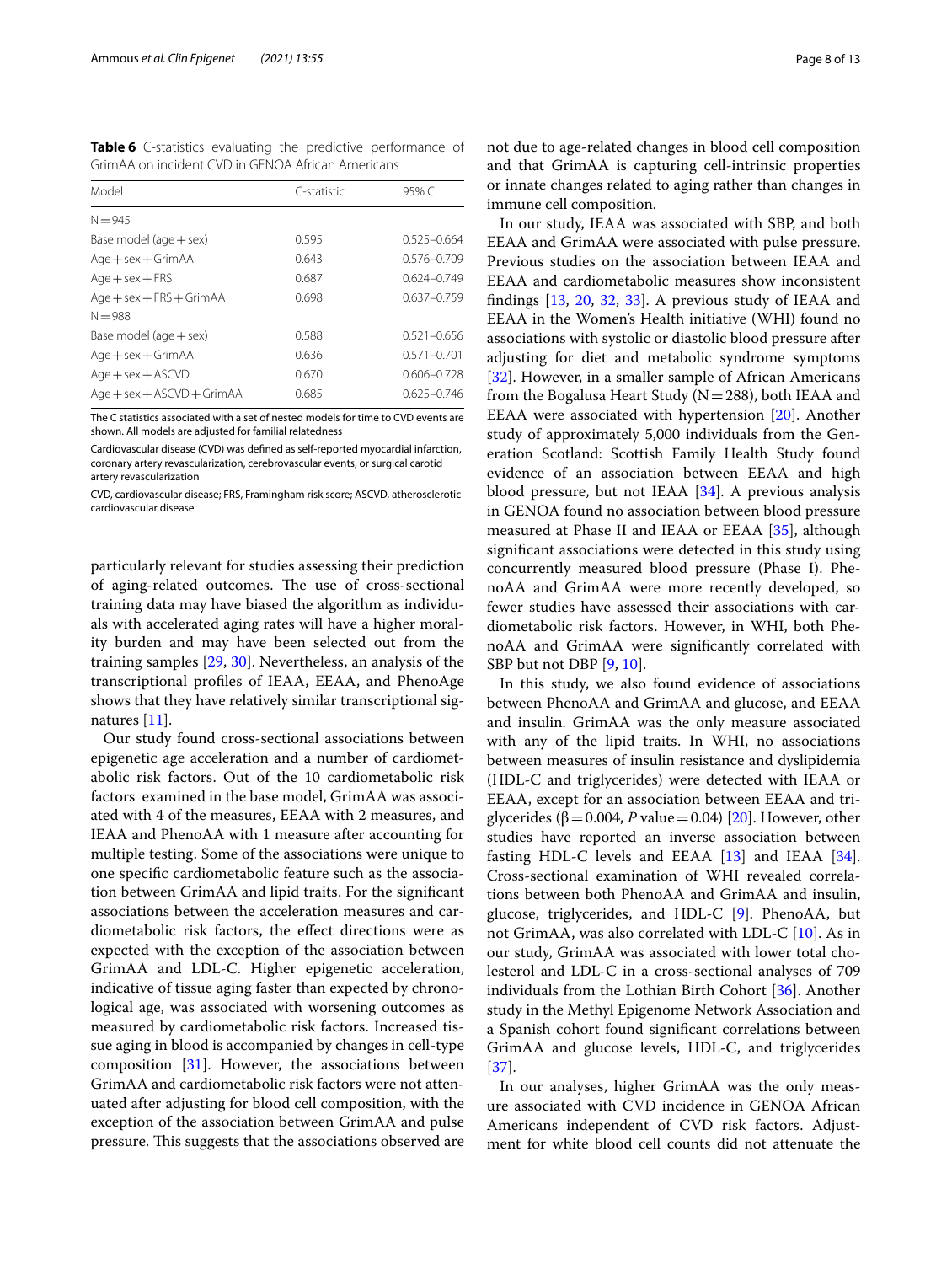association. Neither EEAA nor IEAA were associated with incident coronary heart disease in WHI [\[20\]](#page-11-15). However, among Black participants from the Atherosclerosis Risk in Communities (ARIC) study, epigenetic age acceleration based on the Horvath and Hannum measures were both associated with increased hazard of fatal coronary heart disease (HR: 1.17, 95% CI 1.02–1.33 and HR: 1.22, 95% CI 1.04–1.44, respectively) [[17\]](#page-11-16). A German case-cohort study reported an increase in the hazard of cardiovascular mortality associated with Horvath age acceleration [\[38](#page-12-14)], while a study in the Melbourne Collaborative Cohort found no association with the Horvath or Hannum measures [[16\]](#page-11-17). Increased PhenoAA, but not HorvathAA, was also associated with increased risk of cardiovascular mortality in 500 males from the US Normative Aging Study [\[39\]](#page-12-15).

Our fndings are in line with the literature in cohorts of European ancestry, showing that GrimAA outperforms other measures in its association with CVD incidence  $[21, 22]$  $[21, 22]$  $[21, 22]$  $[21, 22]$ . The effect size of GrimAA on CVD incidence appears to be remarkably similar across studies in European ancestry, and similar to our estimate in African Americans. Comparing the same four measures of epigenetic acceleration that we investigated, Hillary et al. found that over thirteen years of follow-up, GrimAA outperforms the other measures in terms of its association with incidence of heart disease (HR: 1.41, 95% CI 1.18–1.68, per 1 SD) [\[21\]](#page-11-11). Wang et al. found that a 1 SD increase in GrimAA was associated with elevated risk of myocardial infarction (HR: 1.44, 95% CI 1.16–1.79) and stroke (HR: 1.42, 95% CI 1.06–1.91) in a study of elderly participants from the Normative Ageing Study and the Cooperative Health Research in the Region of Augsburg  $(KORA)$  study  $[22]$  $[22]$ .

To our knowledge, no previous study has assessed the performance of the epigenetic age acceleration measures in improving the predictive accuracy of clinical risk scores of CVD. GrimAA appears to marginally improve prediction of CVD events beyond traditional risk factors when assessed using NRI but not using changes in the area of the ROC curves. The gains in risk prediction were mostly due to down-classifcation of non-cases as low risk. More studies are needed to validate and replicate these fndings. However, GrimAA may be a promising biomarker since it is a composite measure of multiple plasma proteins, some of which have been shown to be independent biomarkers that can improve CVD prediction [[40](#page-12-16)[–43](#page-12-17)]. Additionally, for some of the components of GrimAge (PAI-1, TIMP-1, and cystatin C), DNAm-based surrogates were found to outperform the observed biomarkers [\[10\]](#page-11-8). Lu et al. found that DNAm smoking packyears was a more signifcant predictor of lifespan than self-reported smoking and that it predicted mortality even among non-smokers. This may be related to errors in self-reporting or because DNAm pack-years may capture intrinsic variation across individuals with lasting biological damage related to smoking [\[10\]](#page-11-8).

Our study has a number of limitations. Our fndings were based on self-reported events, with only the year of the event reported, which could be subject to recall bias. We also note that there was loss to follow-up between baseline and Phases II and III. Those lost to follow-up between baseline and Phase III were 1.63 years older and had 3.5 mmHg higher systolic blood pressure on average  $(P=0.014)$ . Additionally, individuals lost to followup had higher GrimAA, FRS, and ASCVD risk scores (all  $P < 0.05$ ). This indicates that participants at greater risk of CVD events were more likely to be lost to followup. Another limitation is that although we adjusted for a number of important confounders, we lacked information on dietary data in GENOA African Americans. Finally, our sample is predominantly hypertensive and has an overrepresentation of women, so our fndings may not be representative of other cohorts. A strength is that our study provides insights on the association between four diferent epigenetic aging measures and cardiometabolic risk factors and CVD in a relatively large cohort of older African Americans. In addition, we also explored improvement of CVD risk prediction by incorporating epigenetic aging measures in clinical risk equations and investigated potential molecular drivers of the observed associations.

#### **Conclusions**

Epigenetic information is an important molecular readout of lifetime exposures. We have shown that epigenetic aging measures are associated with some cardiometabolic risk factors in this relatively large cohort of African Americans. GrimAge acceleration was the only measure associated with CVD incidence after adjusting for CVD risk factors. Further studies are needed to replicate and further investigate potential improvement of clinical risk prediction using GrimAge acceleration.

# **Methods**

#### **Study sample**

Genetic Epidemiology Network of Arteriopathy (GENOA) is a community-based study in Rochester, MN and Jackson, MS that was established to identify genes infuencing blood pressure and development of target organ disease  $[44]$  $[44]$ . In the first phase of GENOA (Phase I: 1996–2001), sibships with at least two adults with clinically diagnosed essential hypertension before age 60 were recruited, and all siblings in the sibship were invited to participate regardless of hypertension status [[20\]](#page-11-15). Exclusion criteria included secondary hypertension,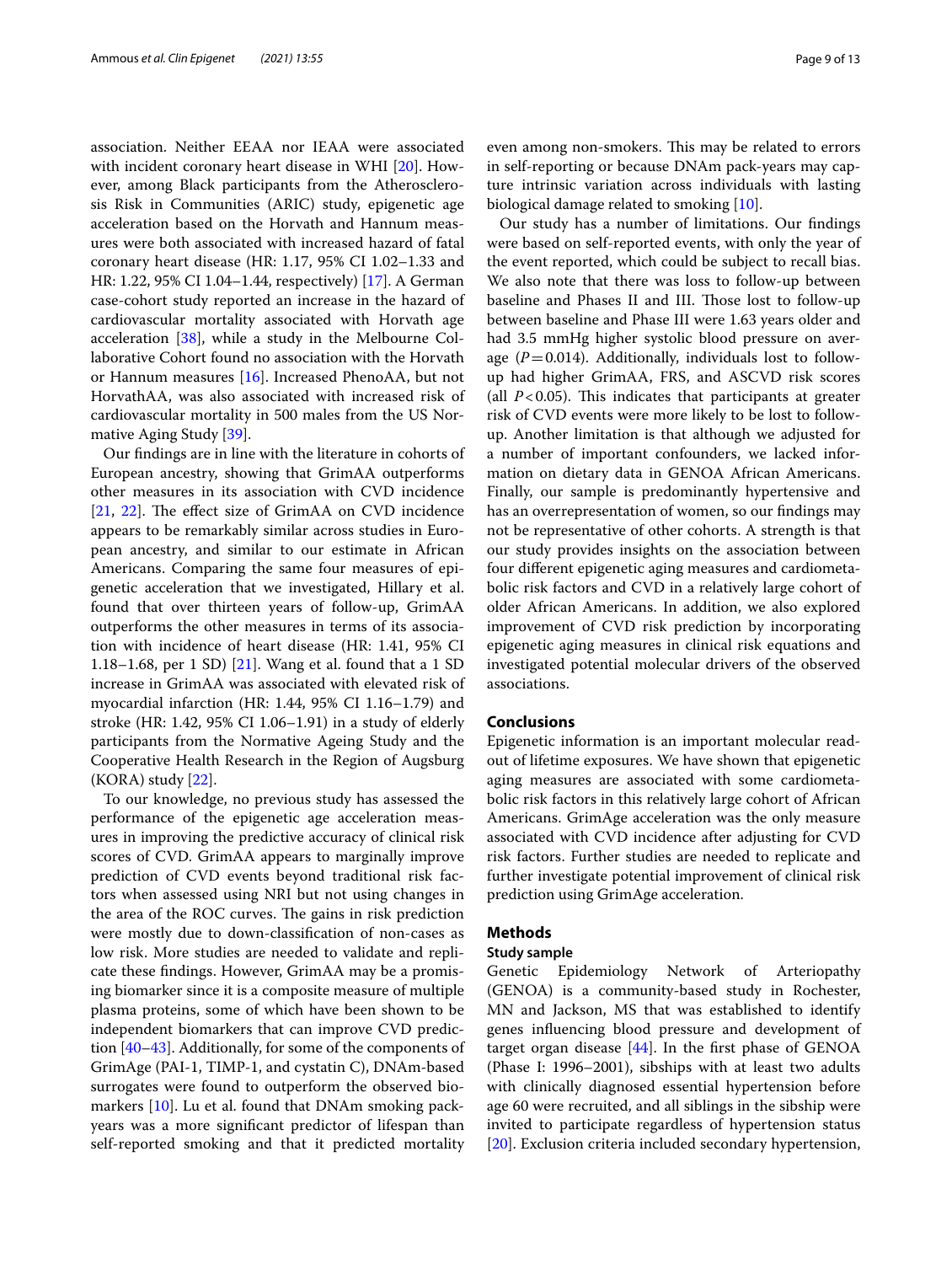alcoholism or drug abuse, pregnancy, insulin-dependent diabetes mellitus, or active malignancy. In Phase I (i.e., baseline), a total of 1,583 non-Hispanic whites (Rochester, MN) and 1,854 African Americans (Jackson, MS) were enrolled. In the second phase (Phase II: 2001–2005), all participants were invited for a second examination. Eighty percent of African Americans  $(N=1,482)$  and 75% of non-Hispanic whites  $(N=1,213)$  from Phase 1 returned. At Phase III (2009–2011), 752 African Americans returned for a third examination. This study includes African-American participants who had their DNA methylation profles measured in whole blood samples collected at Phase I. Demographic information, medical history, clinical characteristics, lifestyle factors, and blood samples were collected in each phase. Written informed consent was obtained from all participants and approval was granted by participating institutional review boards (University of Michigan, University of Mississippi Medical Center, and Mayo Clinic).

#### **DNA methylation and epigenetic age acceleration measures**

The methods of DNA methylation processing have been previously described [\[45](#page-12-19)]. Briefy, genomic DNA from 1,106 African-American participants from Phase I and 304 from Phase II was extracted from stored peripheral blood leukocytes using AutoGen FlexStar (Auto-Gen, Holliston, MA). Sex mismatches and outliers were excluded using the shinyMethyl R package [[46\]](#page-12-20), probes with detection  $P$ -value <  $10^{-16}$  were considered to be successfully detected [\[47\]](#page-12-21) and both samples and probes that failed a detection rate of at least 10% were removed. The Noob method was used for individual background and dye-bias normalization  $[48]$  $[48]$  $[48]$  and the Regression on Correlated Probes method was used to adjust for the probe-type bias in the data [\[49](#page-12-23)]. White blood cell type proportions within the blood sample were estimated using Houseman's method [[50\]](#page-12-24).

After quality control, a total of 1,100 samples from Phase I and 294 from Phase II were available for assessment of epigenetic age acceleration; however, only Phase I measures were included in this study. Methylation beta values were uploaded to the online Horvath epigenetic age calculator to calculate DNAm Age [[51](#page-12-25)]. Four measures of epigenetic age (HannumAge, HorvathAge, PhenoAge, and GrimAge) were estimated for the current analysis. IEAA based on the Horvath measure are the regression residuals after adjusting for chronological age and blood cell count  $[6-8]$  $[6-8]$  $[6-8]$ . EEAA was calculated using the Hannum epigenetic age after incorporating weighted averages of three white blood cell types (naïve cytotoxic T cells, exhausted cytotoxic T cells, and plasmablasts) [\[7](#page-11-5), [8\]](#page-11-6). PhenoAge and GrimAge are considered to be extrinsic measures of aging because they capture both cell intrinsic methylation changes as well as extracellular changes in blood cell composition [[9](#page-11-7), [10](#page-11-8), [31\]](#page-12-7). We also estimated 7 DNAm based surrogate plasma proteins (adrenomedullin (ADM), beta-2-microglobulin, cystatin C, GDF-15, leptin, plasminogen activator inhibitor antigen type 1 (PAI-1), tissue inhibitor metalloproteinases 1 (TIMP-1)), and smoking pack-years that comprise GrimAge in order to identify individual components that may drive associations or that are more predictive than the overall measure itself [[10\]](#page-11-8).

#### **Cardiometabolic risk factors**

Resting systolic blood pressure (SBP) and diastolic blood pressure (DBP) were measured by a random zero sphygmomanometer and a cuff appropriate for arm size. The second and third of three readings, after the participant sat for at least 5 min, were averaged for analysis [\[52](#page-12-26)]. Mean arterial pressure (MAP) was calculated as the weighted average of SBP and DBP (1/3\*SBP+2/3\*DBP) and pulse pressure (PP) was calculated as the diference between SBP and DBP (SBP–DBP). Information on current anti-hypertensive medication use and lipid-lowering statin medication use were collected. Hypertension was defined as  $SBP \ge 140$  mmHg, DBP  $\ge 90$  mmHg, or antihypertensive medication use. Smoking was categorized as current, former, or never. Blood glucose and insulin levels were measured for participants fasting for at least 10 h. Serum total cholesterol, HDL-C, and triglycerides (TGs) were measured by standard enzymatic methods on a Hitcahi 911 Chemistry Analyzer (Roche Diagnostics, Indianapolis, IN). LDL-C was calculated using the Friedewald formula [LDL in mg/dl =  $TC$ – $HDL$ - $C$ – $(TGs/5)$ ] [[53\]](#page-12-27) and individuals with triglycerides levels  $\geq 400$  mg/ dl were excluded from LDL-C association analysis. Type 2 diabetes was defned as fasting serum glucose concentration>126 mg/dl or self-reported physician-diagnosed diabetes and current medication use (insulin or hypoglycemic agents). Educational attainment was based on selfreported years of education. Alcohol consumption was calculated as the number of drinks per week based on aggregated measurements of a variety of alcoholic drinks. Height was measured by stadiometer and weight by electronic balance and body mass index (BMI) was calculated as weight in kilograms divided by the square of height in meters.

#### **CVD events and risk scores**

Framingham risk score (FRS), predicting the 10-year risk of a CVD (defned as coronary death, myocardial infarction, coronary insufficiency, angina, ischemic stroke, hemorrhagic stroke, transient ischemic attack, peripheral artery disease, and heart failure), was estimated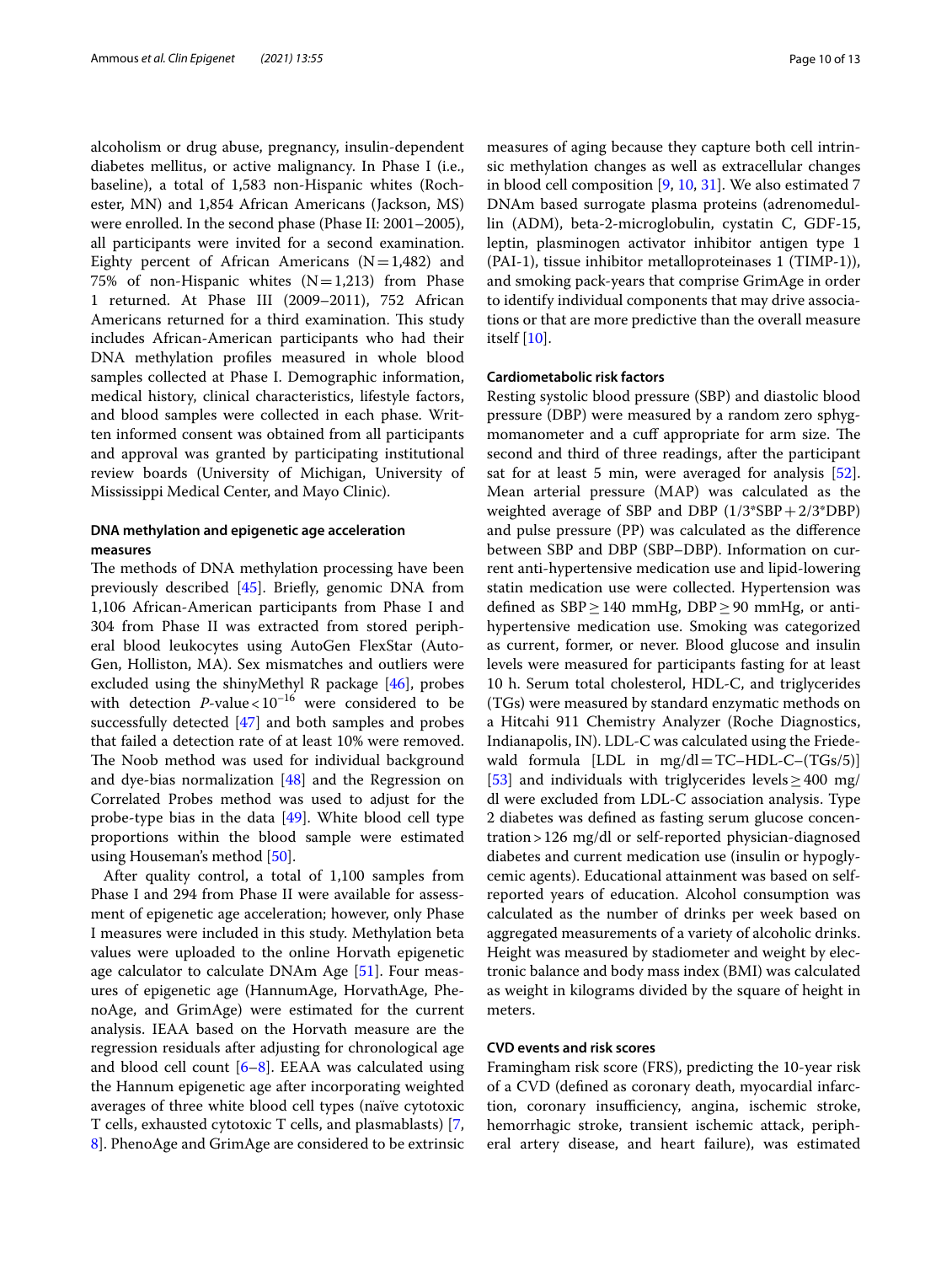using age, sex, total cholesterol, HDL-C, anti-hypertensive medication use, SBP, smoking status, and type 2 diabetes status after limiting the sample to individuals aged between 30 and 74 years ( $N=945$ , events=69, person-years=7874.9) [[25](#page-12-1)]. While FRS was developed in participants of European ancestry, the more recently described ASCVD risk equation [\[26](#page-12-2)] was developed using a pooled community-based population cohort with a higher proportion of African Americans and has been validated for prediction of clinical events in more race/ ethnically diverse cohorts. The ASCVD risk equation is based on the same covariates as those in the FRS and it predicts the 10-year risk of developing a frst ASCVD event, defned as nonfatal myocardial infarction or coronary heart disease death or fatal or nonfatal stroke. Using sex- and race-specifc parameters, we estimated the ASCVD risk equation, after limiting the sample to those between the ages of 20–79 years ( $N=988$ , events=71, person-years=8115.5). Risk scores were modeled as continuous variables and as categorical predictors where they were used to group participants into low risk (10 year risk  $\leq$  7.5%) or high risk (> 7.5%) groups [[26](#page-12-2)].

Information about CVD, as reported by participants, was collected at baseline and at each subsequent followup phase. An event was defned as myocardial infarction, coronary revascularization (stenting, balloon angioplasty, or coronary artery bypass grafting), stroke (ischemic or hemorrhagic events), or surgical carotid artery revascularization. Participants only reported the year of CVD events. Time to CVD was modeled by setting the CVD event time at the mid-point of the year in which participants reported an event. For censored participants, follow-up time was set at the time point they were last interviewed.

#### **Statistical analysis**

Outliers at more than 5 standard deviations from the mean were removed for the cardiometabolic outcomes and the epigenetic age acceleration measures. Glucose, insulin, HDL-C, and triglycerides were natural log-transformed as  $ln(measure+1)$ . Linear mixed models that account for familial relatedness were used to assess the cross-sectional univariate association between each epigenetic age acceleration measure (predictor) and each cardiometabolic risk factor (outcome) at Phase I. Base models were adjusted for age and sex (Model 1). In subsequent models, we additionally adjusted for education, smoking status, body mass index, and alcohol consumption (Model 2) and white blood cell counts for PhenoAA and GrimAA to assess confounding by changes in cell composition (Model 3). For LDL-C and triglycerides, we performed sensitivity analyses excluding participants who were not fasting for at least 10 h before the blood draw.

After excluding participants with baseline CVD events, associations with time to frst CVD event (incident CVD) were assessed using Cox proportional hazards models, and hazard ratios (HR) and 95% confdence intervals were estimated. A simple random efects (frailty) term in the Cox model was included to take into account family structure  $[54]$  $[54]$ . We next adjusted for traditional CVD risk factors (age, sex, education, body mass index, alcohol consumption, total cholesterol, HDL-C, anti-hypertensive medication use, SBP, smoking status, and type 2 diabetes status). Finally, we adjusted for white blood cell counts. The proportional hazard assumption was evaluated using Schoenfeld residuals, and all models satisfed the assumption. As a sensitivity analysis, we additionally modeled time to CVD using interval censoring using the iceReg package [[55\]](#page-12-29).

Likelihood ratio (LR) testing of nested models (addition of epigenetic age acceleration to a base model with either FRS or ASCVD) was used to assess improvement in model ft. For measures with *P* < 0.05, we assessed improvement in risk prediction of incident CVD by adding the epigenetic age acceleration measure to the base model with the clinical risk scores. We assessed the improvement in CVD risk prediction using C-statistics computed from Cox proportional hazards models of time to CVD events and risk scores as continuous predictors [\[56](#page-12-30)]. We additionally used the net reclassifcation index (NRI) to assess net improvement in reassignment of the risk categories [[28\]](#page-12-4). Categorized CVD risk scores were used in the base model and improvement in risk reassignment was then assessed after the addition of epigenetic acceleration measures. For this analysis, we also examined the associations excluding individuals taking lipid-lowering statin medications  $(N=40)$ .

Statistical tests were two-sided and a *P* value of < 0.05 was considered nominally associated. We also applied a Bonferroni threshold for statistical signifcance  $(0.05/10)$  = adjusted *P* < 0.005) to account for multiple testing in assessing the association between epigenetic acceleration measures and the 10 cardiometabolic traits. For NRI, bootstrapping (10,000 interations) was used to compute 95% confdence intervals, and an empirical *P* < 0.05 was considered signifcant. Analyses were performed using R (Version 4.0.2) [\[57\]](#page-12-31) and the following packages: lme4 [[58\]](#page-12-32), survival [[59,](#page-12-33) [60](#page-12-34)], nricens, and DescTools.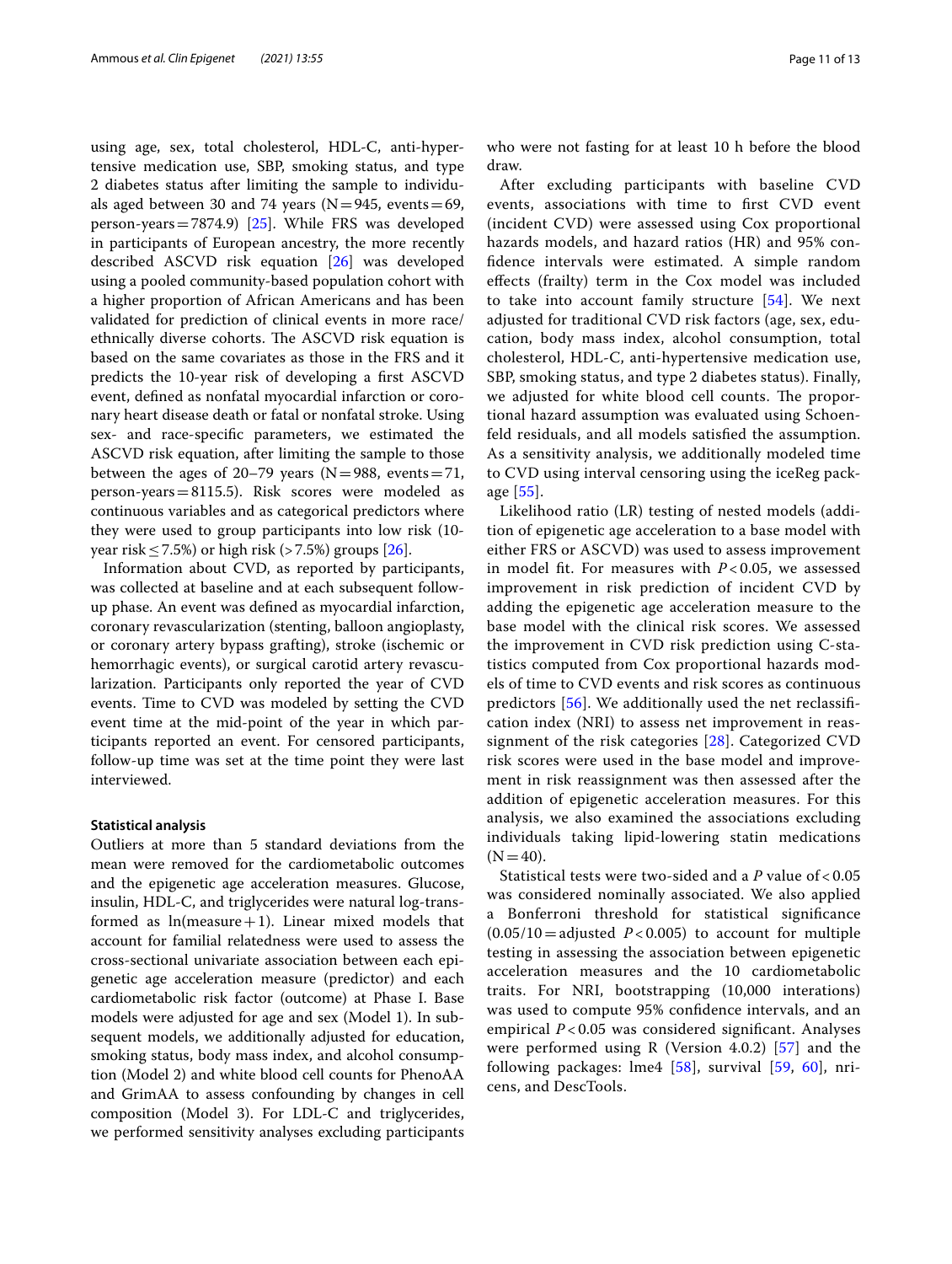#### **Abbreviations**

ADM: Adrenomedullin; ASCVD: Atherosclerotic cardiovascular disease; BMI: Body mass index; CVD: Cardiovascular disease; DBP: Diastolic blood pressure; DNAm: DNA methylation; EEAA: Extrinsic epigenetic age acceleration; FRS: Framingham risk score; GENOA: Genetic Epidemiology Network of Arteriopathy; HDL-C: High density lipoprotein cholesterol; IEAA: Intrinsic epigenetic age acceleration; LDL-C: Low density lipoprotein cholesterol; LR: Likelihood ratio; MAP: Mean arterial pressure; NRI: Net reclassifcation index; PAI-1: Plasminogen activator inhibitor antigen type 1; PP: Pulse pressure; ROC: Receiver operator characteristic; SBP: Systolic blood pressure; TC: Total cholesterol; TIMP-1: Tissue inhibitor metalloproteinases 1; TG: Triglycerides; US: United States.

#### **Supplementary Information**

The online version contains supplementary material available at [https://doi.](https://doi.org/10.1186/s13148-021-01035-3) [org/10.1186/s13148-021-01035-3](https://doi.org/10.1186/s13148-021-01035-3).

<span id="page-11-13"></span>**Additional fle 1**. Supplementary material, including Supplemental Tables 1–3 and Supplemental Figures 1–4.

#### **Acknowledgements**

The authors wish to thank the staff and participants of the GENOA study.

#### **Authors' contributions**

FA and JAS conceived and designed the study and wrote and revised the manuscript. FA conducted analyses, with assistance from SMR, WZ, and XZ. WZ cleaned the methylation data. THM, PAP, SLRK, and LFB oversaw data collection at all phases of GENOA and assisted with designing the study. JAS supervised the study and provided funding for analysis. All authors read and approved the fnal manuscript.

#### **Funding**

Support for the Genetic Epidemiology Network of Arteriopathy (GENOA) was provided by the National Heart, Lung and Blood Institute (U01 HL054457, RC1 HL100185, R01 HL119443, R01 HL141292, and R01 HL133221) and the National Institute of Neurological Disorders and Stroke (R01 NS041558). Funding agencies played no role in study design, data collection, analysis, interpretation of results, or writing the manuscript.

#### **Availability of data and materials**

For this analysis, genotype and phenotype data are from the Database of Genotypes and Phenotypes (dbGaP): phs001238.v2.p1. Methylation data is from the Gene Expression Omnibus (GEO): GSE157131. Due to IRB restriction, mapping of the sample IDs between genotype data (dbGaP) and DNA methylation data (GEO) cannot be provided publicly but are available upon written request to JAS and SLRK.

#### **Ethics approval and consent to participate**

Written informed consent was obtained from all participants, and Institutional Review Boards at the University of Michigan, University of Mississippi Medical Center, and Mayo Clinic approved this study.

#### **Consent for publication**

Not applicable.

#### **Competing interests**

The authors declare that they have no competing interests.

#### **Author details**

<sup>1</sup> Department of Epidemiology, School of Public Health, University of Michigan, Ann Arbor, MI, USA. <sup>2</sup> Memory Impairment and Neurodegenerative Dementia (MIND) Center, University of Mississippi Medical Center, Jackson, MS, USA. 3 Department of Biostatistics, School of Public Health, University of Michigan, Ann Arbor, MI, USA. <sup>4</sup> Survey Research Center, Institute for Social Research, University of Michigan, Ann Arbor, MI, USA.

# Received: 29 December 2020 Accepted: 21 February 2021

#### **References**

- <span id="page-11-0"></span>1. Shah NS, Lloyd-Jones DM, O'Flaherty M, Capewell S, Kershaw KN, Carnethon M, et al. Trends in cardiometabolic mortality in the United States, 1999–2017. JAMA. 2019;322(8):780–2.
- <span id="page-11-1"></span>2. Carnethon MR, Pu J, Howard G, Albert MA, Anderson CAM, Bertoni AG, et al. Cardiovascular health in African Americans: a scientifc statement from the American heart association. Circulation. 2017;136(21):e393–423.
- <span id="page-11-2"></span>3. Whelton PK, Carey RM, Aronow WS, Casey DE Jr, Collins KJ, Dennison Himmelfarb C, et al. 2017 ACC/AHA/AAPA/ABC/ACPM/AGS/APhA/ASH/ ASPC/NMA/PCNA guideline for the prevention, detection, evaluation, and management of high blood pressure in adults: a report of the american college of cardiology/american heart association task force on clinical practice guidelines. J Am Coll Cardiol. 2018;71(19):e127–248.
- 4. Kung HC, Xu J. Hypertension-related mortality in the United States, 2000–2013. NCHS Data Brief. 2015;193:1–8.
- <span id="page-11-3"></span>5. Zhang Q, Wang Y, Huang ES. Changes in racial/ethnic disparities in the prevalence of Type 2 diabetes by obesity level among US adults. Ethn Health. 2009;14(5):439–57.
- <span id="page-11-4"></span>6. Horvath S. DNA methylation age of human tissues and cell types. Genome Biol. 2013;14(10):R115.
- <span id="page-11-5"></span>7. Hannum G, Guinney J, Zhao L, Zhang L, Hughes G, Sadda S, et al. Genome-wide methylation profles reveal quantitative views of human aging rates. Mol Cell. 2013;49(2):359–67.
- <span id="page-11-6"></span>8. Chen BH, Marioni RE, Colicino E, Peters MJ, Ward-Caviness CK, Tsai PC, et al. DNA methylation-based measures of biological age: meta-analysis predicting time to death. Aging (Albany NY). 2016;8(9):1844–65.
- <span id="page-11-7"></span>9. Levine ME, Lu AT, Quach A, Chen BH, Assimes TL, Bandinelli S, et al. An epigenetic biomarker of aging for lifespan and healthspan. Aging (Albany NY). 2018;10(4):573–91.
- <span id="page-11-8"></span>10. Lu AT, Quach A, Wilson JG, Reiner AP, Aviv A, Raj K, et al. DNA methylation GrimAge strongly predicts lifespan and healthspan. Aging (Albany NY). 2019;11(2):303–27.
- <span id="page-11-9"></span>11. Liu Z, Leung D, Thrush K, Zhao W, Ratlif S, Tanaka T, et al. Underlying features of epigenetic aging clocks in vivo and in vitro. Aging Cell. 2020;19(10):e13229.
- <span id="page-11-10"></span>12. Ryan J, Wrigglesworth J, Loong J, Fransquet PD, Woods RL. A systematic review and meta-analysis of environmental, lifestyle and health factors associated with DNA methylation age. J Gerontol A Biol Sci Med Sci. 2019.
- <span id="page-11-14"></span>13. Irvin MR, Aslibekyan S, Do A, Zhi D, Hidalgo B, Claas SA, et al. Metabolic and infammatory biomarkers are associated with epigenetic aging acceleration estimates in the GOLDN study. Clin Epigenet. 2018;10:56.
- 14. Grant CD, Jafari N, Hou L, Li Y, Stewart JD, Zhang G, et al. A longitudinal study of DNA methylation as a potential mediator of age-related diabetes risk. Geroscience. 2017;39(5–6):475–89.
- 15. Nannini DR, Joyce BT, Zheng Y, Gao T, Liu L, Yoon G, et al. Epigenetic age acceleration and metabolic syndrome in the coronary artery risk development in young adults study. Clin Epigenet. 2019;11(1):160.
- <span id="page-11-17"></span>16. Dugue PA, Bassett JK, Joo JE, Baglietto L, Jung CH, Wong EM, et al. Association of DNA methylation-based biological age with health risk factors and overall and cause-specifc mortality. Am J Epidemiol. 2018;187(3):529–38.
- <span id="page-11-16"></span>17. Roetker NS, Pankow JS, Bressler J, Morrison AC, Boerwinkle E. Prospective study of epigenetic age acceleration and incidence of cardiovascular disease outcomes in the ARIC study (atherosclerosis risk in communities). Circ Genom Precis Med. 2018;11(3):e001937.
- 18. Fransquet PD, Wrigglesworth J, Woods RL, Ernst ME, Ryan J. The epigenetic clock as a predictor of disease and mortality risk: a systematic review and meta-analysis. Clin Epigenet. 2019;11(1):62.
- 19. Lind L, Ingelsson E, Sundstrom J, Siegbahn A, Lampa E. Methylationbased estimated biological age and cardiovascular disease. Eur J Clin Invest. 2018;48(2):e12872.
- <span id="page-11-15"></span>20. Horvath S, Gurven M, Levine ME, Trumble BC, Kaplan H, Allayee H, et al. An epigenetic clock analysis of race/ethnicity, sex, and coronary heart disease. Genome Biol. 2016;17(1):171.
- <span id="page-11-11"></span>21. Hillary RF, Stevenson AJ, McCartney DL, Campbell A, Walker RM, Howard DM, et al. Epigenetic measures of ageing predict the prevalence and incidence of leading causes of death and disease burden. Clin Epigenet. 2020;12(1):115.
- <span id="page-11-12"></span>22. Wang C, Ni W, Yao Y, Just A, Heiss J, Wei Y, et al. DNA methylation-based biomarkers of age acceleration and all-cause death, myocardial infarction,